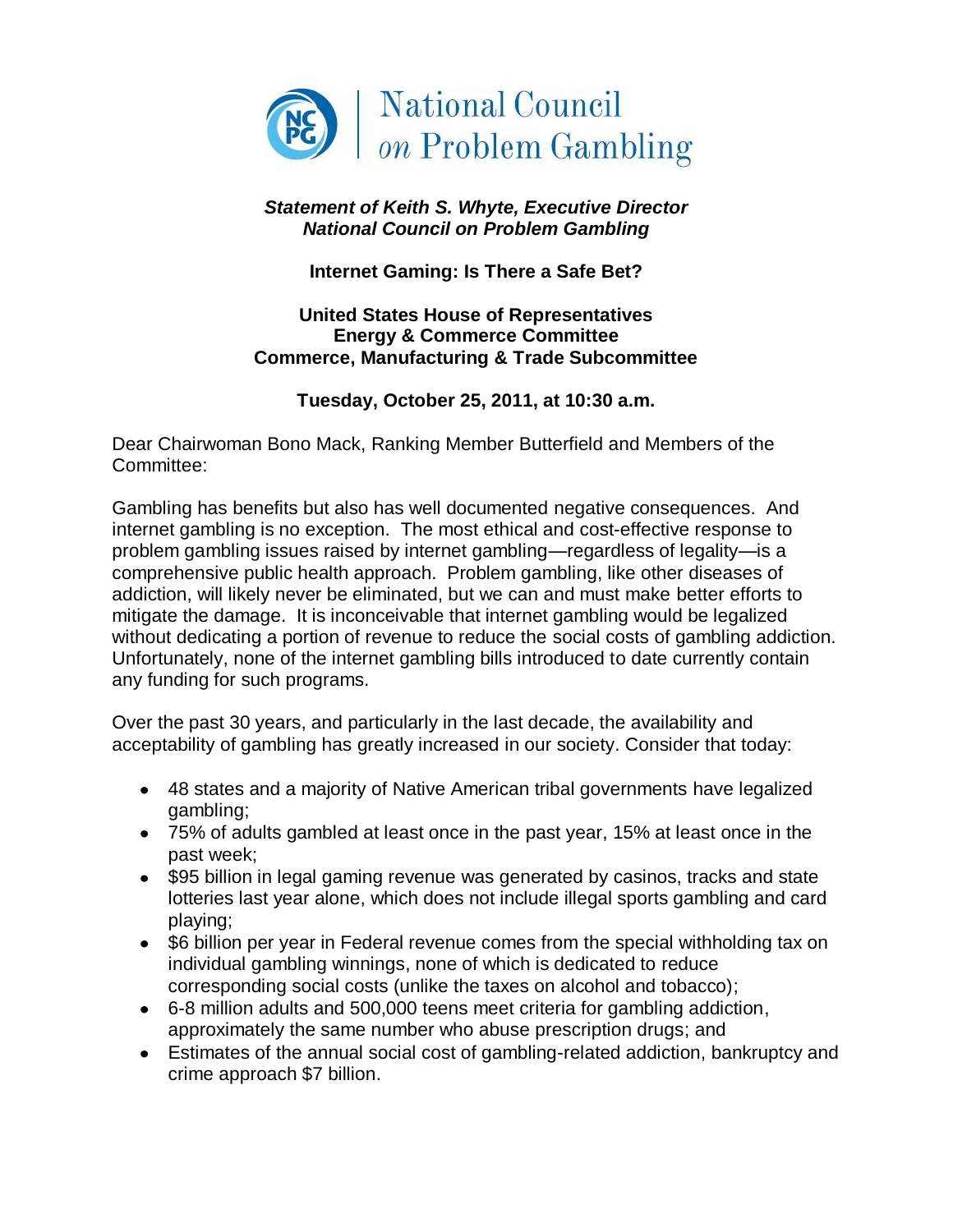Problem gambling is therefore an important national public health concern. Gambling addiction is characterized by increasing preoccupation with and loss of control over gambling, restlessness or irritability when attempting to stop gambling, and/or continued gambling despite serious negative consequences.

High-risk groups include males (prevalence of problem gambling in men has been found to be 2-3 times higher than in women) and racial/ethnic minorities including African-American, Asian and Native Americans; individuals with a family history of gambling (elevated rates of problem and pathological gambling have been found in twins of males with gambling problems); veterans and individuals with disabilities. An estimated 500,000 youth between the ages of 12-17 meet criteria for a gambling problem. These adolescents are twice as likely to binge drink and to use illegal drugs and three times more likely to be involved with gangs, fights and police. In addition, student behavior surveys have consistently shown that gambling participation is correlated to increases in all known risk factors and decreases in all known protective factors related to substance use and antisocial behaviors. In addition to those presenting with the disorder, millions of spouses, children, parents, family members, employers and neighbors are negatively impacted by gambling addiction.

Problem gambling is significantly correlated with other problematic behavior in adults and adolescents, including substance use and mental health issues. Adult problem gamblers are five times more likely to have co-occurring alcohol dependence, four times more likely to abuse drugs, three times more likely to be depressed, eight times more likely to have bipolar disorder, three times more likely to experience an anxiety disorder and have significantly elevated rates of tachycardia, angina, cirrhosis. Approximately 20% of members of Gamblers Anonymous and individuals in treatment for pathological gambling have attempted suicide. Individuals with problem and pathological gambling, compared with other gamblers and non-gamblers, had higher rates of receipt of pastyear unemployment and welfare benefits, bankruptcy, arrest, incarceration, divorce, poor or fair physical health, and mental health treatment. The estimated social cost to families and communities from problem gambling-related bankruptcy, divorce, crime and job loss was almost \$7 billion last year.

It is not clear what the impact of legalization of internet gambling would be on problem gambling. The available research consistently finds internet gambling has the lowest participation rates of any form of gambling, regardless of the legality of internet gambling in the jurisdiction. In addition, those who do gamble on the Internet are extremely likely to also gamble in multiple "traditional" forums, so to some extent it appears internet gambling is mainly an adjunct for people who already gamble. It therefore seems unlikely that legalization would significantly increase participation among those who are not currently gambling. However, it is also possible that problem gamblers may exacerbate their problems by going online, given the high speed of play, perceived anonymity, social isolation, use of credit/non-cash and 24-hour availability. Many of these factors can also be found in "traditional" forms of gambling. Regardless of whether poker is predominately a game of skill or chance, it is clear that some who play will develop problems, that these problems are serious but can be mitigated though public health-based interventions.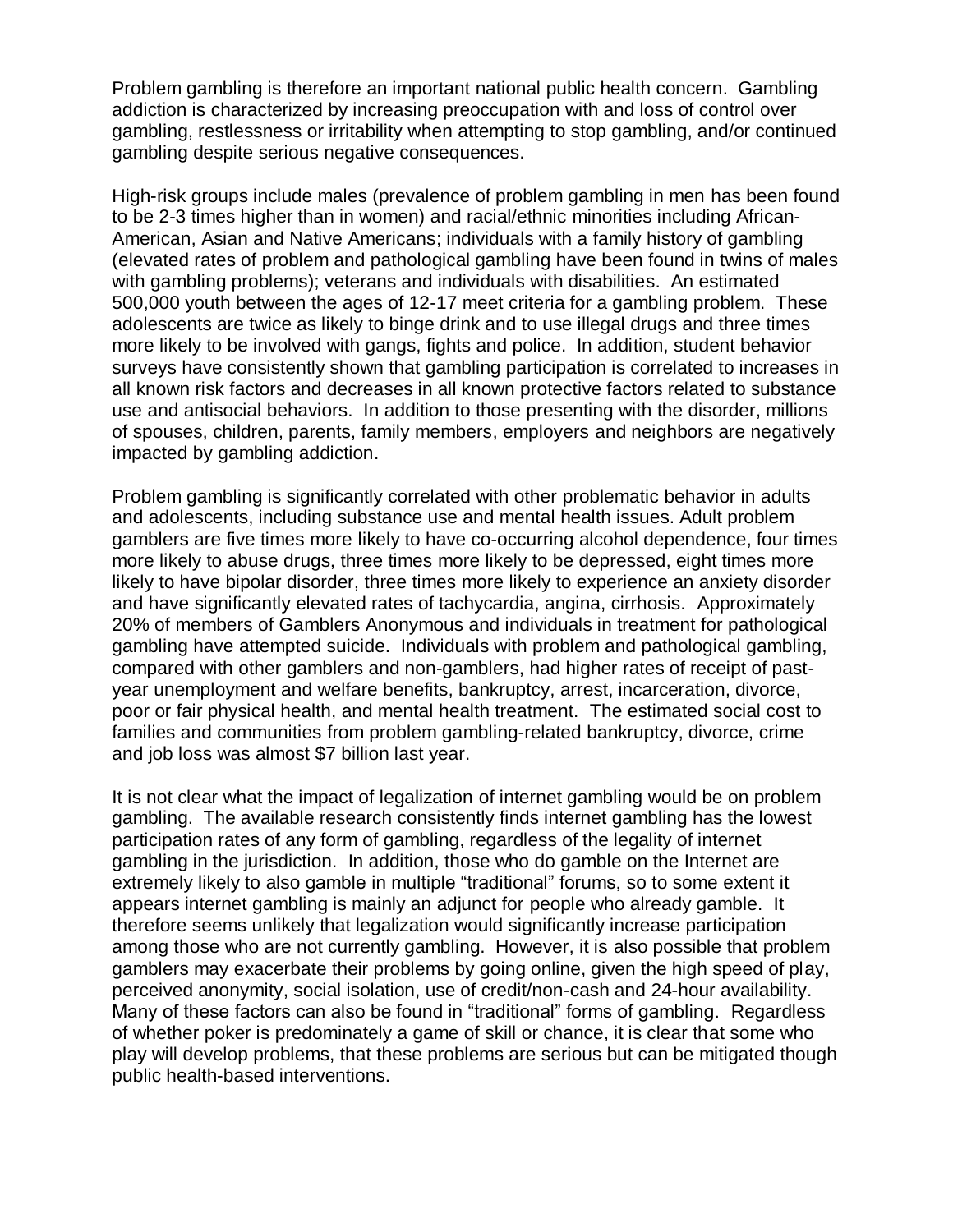Internet gamblers who spend significant amounts of time and money online, while relatively rare, are more likely to meet problem gambling criteria. Indeed, studies throughout the world find relatively high rates of gambling problems among those who gamble online, though it is not clear if internet gambling is a cause or effect of problem gambling. Regardless, since online gamblers are known to have problems, it is important to adopt extensive, evidence-based responsible gaming policies.

The graphical and interactive structure of the internet provides an opportunity to create informed consumers with access to a variety of information designed to encourage safe choices and discourage unsafe behavior. The technology also exists to allow players and operators to set limits on time, wagers, deposits, etc…as well as to exclude themselves. A number of studies have found such programs to be effective. These programs can be improved by utilizing the data collected by these websites to develop profiles of general online wagering behavior. From this information medians and benchmarks could be created to allow the development of predictive programs for abnormal usage as well as publicized norms, an important prevention tool. Operators should, as a condition of licensure, provide public access to de-identified data on player behavior for research purposes. Overall, the amount of online information and possible interventions are essentially unlimited. Responsible gaming regulations must be mandatory and enforceable.

Strong regulation is important, but it cannot be effective at reducing harm unless accompanied by equally robust prevention, education, treatment and research services. A portion of gaming revenue, not less than \$50 million annually, must be set aside for such programs. Although a comprehensive budget justification and needs assessment is beyond the scope of this hearing, NCPG estimates the minimum annual cost to provide every adolescent with a gambling prevention message is approximately \$20 million. Current state spending is estimated at less than \$10 million per year, leaving a gap of at least \$10 million. Given the conservative estimates that 1% of adults meet criteria for pathological gambling in a given year (2.17 million), and that only 2% (43,000) of these gamblers seek outpatient treatment at an annual cost of \$1,000, the lowest estimated treatment need (43,000 x \$1,000) is \$43 million. Current total state treatment spending is approximately \$23 million, leaving a gap of at least \$20 million. An additional \$10 million each for responsible gaming education and research provides an essential foundation. The need is magnified by the disparity in services among the states, as almost 1/3 of states provide absolutely no public funds. Thus, \$50 million is the bare minimum needed to fill the gaps in state services and establish a rudimentary safety net. The funding needed to meaningfully address problem gambling is likely several times greater.

An important and cost-free first step to cut social costs is to designate a lead agency on problem gambling. I call the Committee's attention to H.R. 2334, the Comprehensive Problem Gambling Act, which would formalize the authority of the Substance Abuse and Mental Health Services Administration (SAMHSA) to combat problem gambling. We thank Representatives Barton, Pitts, Whitfield, Campbell, Frank, Capps, Schkowsky and over 100 Members are current or previous co-sponsors of the bill and urge all Members to support this important legislation. H.R. 2334 lays the groundwork for SAMHSA to allocate problem gambling funds though competitive grants to state health agencies and